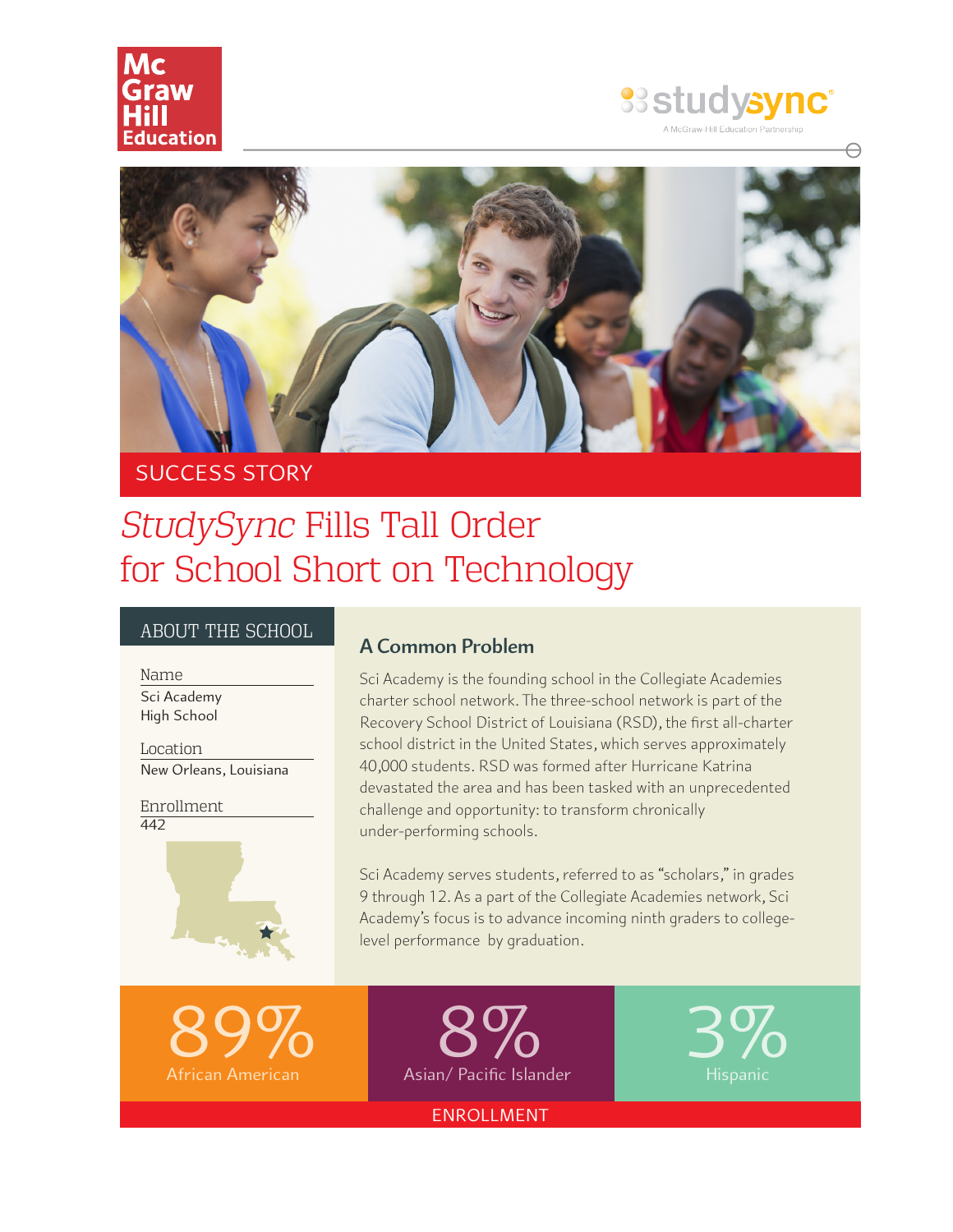#### **Meeting the Challenges**

Sci Academy, along with the other Collegiate Academies schools, is centered on creating an environment that not only prepares scholars for college, but enables them to excel once there. This vision is challenged routinely by the reality that a ninth-grader beginning at Sci Academy is, on average, reading at the sixth-grade level.

Lisa Shea, Collegiate Academies' Director of Literacy, has been working with undeserved populations in education for nearly 15 years.

"We're committed to helping 100 percent of our scholars succeed in high school and get through college," she says. "We have scholars coming into ninth grade at less than a first-grade reading level. Our teachers work endless hours to get students where they need to be."

The initiatives of Sci Academy and the other Collegiate Academies to promote reading growth pay off as evidenced in the single year of scholars' advancement in the 2012-2013 school year shown below:



#### 9th Grade Reading Level Growth (2012-2013 School Year)

Operating in a district marked by high poverty, underperformance and resource challenges, Sci Academy teachers work diligently to help their scholars dramatically improve over the course of four years.

The school has sought out tools that will engage and inspire students with relatable and diverse resources. That's one of the reasons Lisa Shea looked to *StudySync*—the platform has helped teachers tremendously in accessing resources more quickly, saving valuable time in lesson planning and offering students engaging content.

### **A Digital Solution in a Low-Tech Environment**

*StudySync* is a comprehensive English Language Arts curriculum that provides a digital library of hundreds of texts, text excerpts, and Common Core State Standards-formatted instruction in reading, writing, listening, and speaking. Differentiation resources and assessment tools are also included to ensure scholars' readiness for key high-stakes tests.

While Sci Academy's classrooms are considered low-tech environments, teachers have found a great resource in *StudySync*, which Sci Academy started using in 2012. Prior to using *StudySync* resources, teachers spent countless hours searching the Web to plan their lessons and find rigorous and relevant materials to support students' understanding of texts.

Shea explains, "Although we are not able to use the digital platform as regularly as we would like for all students, teachers can rely on *StudySync* to help them build their curriculum themes and objectives, as well as to identify secondary materials that match the appropriate reading level of their students. This time-saving element has been incredible for the teachers and the students."

Lynsay Mills, who teaches ninth-grade writing and serves as the Dean of English at Sci Academy, notes, "*StudySync* has enabled me to do more quickly what the best educator in me wants to do. I am able to plan with more ease, which frees up my time so that I can focus on my instruction and work with my scholars individually to meet their learning needs."

*StudySync's* content is available 24/7 from desktop, tablet, and mobile device, meaning scholars and teachers can access the materials whenever and wherever works best for them.



To learn more about *StudySync*, visit **mheonline.com/studysync**